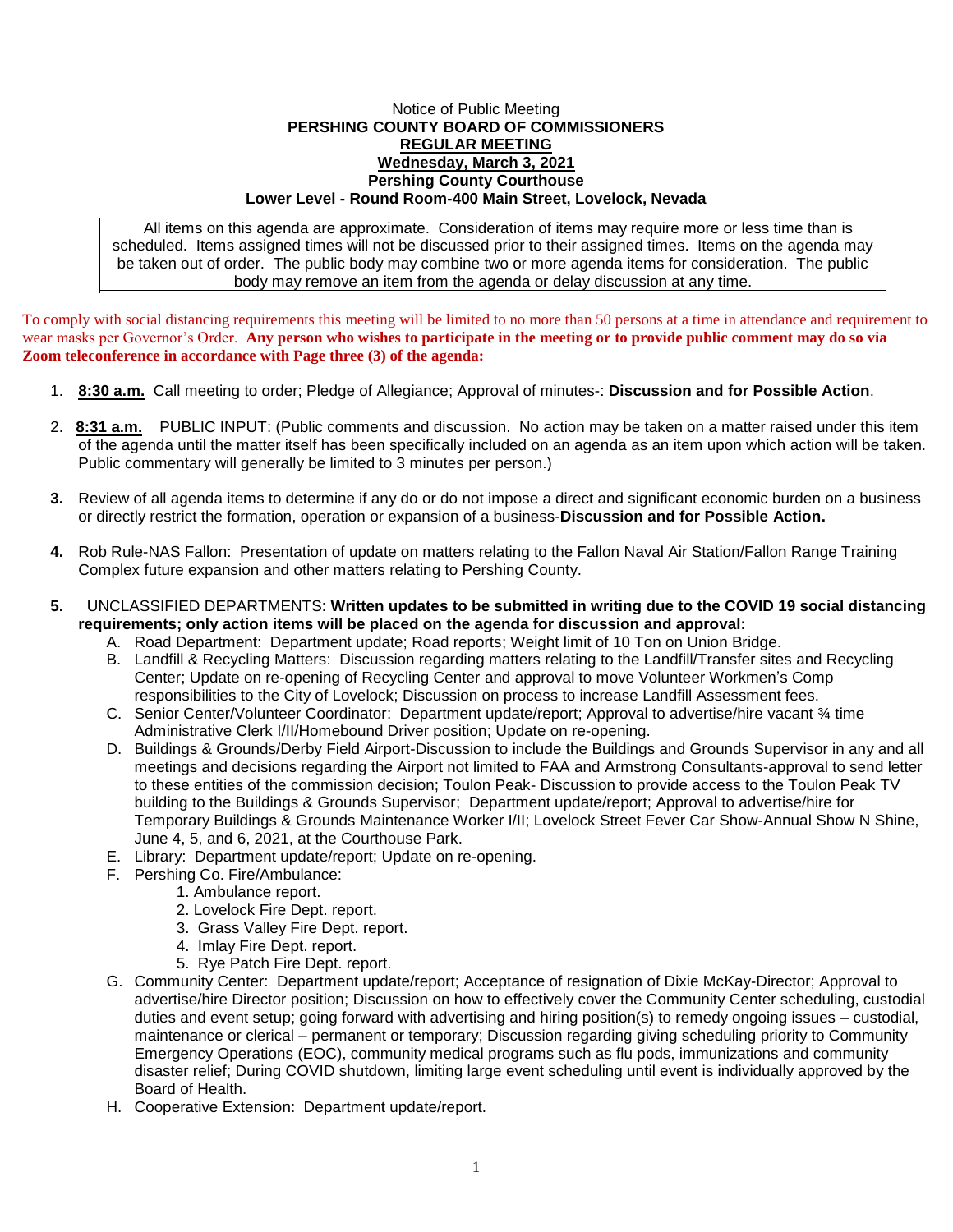- I. IT Department: Department update/report; Discussion for all county Social Media (FACEBOOK, Twitter webpages, etc.) pages to include the IT Technician as the Administrator of the page, those needing to make changes and have other access will be assigned as users.
- J. Economic Development: Department update/report; Brownfields grant project update; Discussion to send a letter on a regular basis (weekly/bi-monthly) to the Nevada Department of Transportation (NDOT) concerning the replacement of the G29 Bridge.
- K. Public Defender: Department update/report.
- L. Code Enforcement: Update on matters relating to Code Enforcement.
- **6.** ELECTED DEPARTMENTS: **Written updates to be submitted in writing due to the COVID 19 social distancing requirements; only action items will be placed on the agenda for discussion and approval.**
	- A. Lacey Donaldson, Clerk-Treasurer: Department update/report; Approval of corrections/changes to the Tax Roll.
	- B. Rene Childs, Auditor-Recorder: Department update/report; Set date for required Public Hearing Date per NRS 354.596 (4)-Public Hearing for Tentative Budget.
	- C. Laureen Basso-Cerini, Assessor: Department update/report; Salary Resolutions: J. Hill-Administrative Clerk II; M. Root-Appraiser I.
	- D. Bryce Shields, District Attorney: Department update/report.
	- E. Karen Stephens, Justice Court: Department update/report.
	- F. Jerry Allen, Sheriff: Update/report on matters relating to the Pershing County Sheriff's Office.
- 7. Update on progress of site location, design, funding, amenities and construction of future Law Enforcement Center-**Discussion and for Possible Action**.
- 8. Proclamations and Awards: **Discussion and for Possible Action** (The Pershing County Board of Commissioners may make a Proclamation or present a service or other award on behalf of the County).
- **9.** Board Appointments/Resignations: Solid Waste Management/Recycle Board; Museum Advisory Board; Airport Advisory Board (Declaration of Vacancy); Volunteer Advisory Board-**Discussion and for Possible Action.**
- 10. **10:00 a.m.** PLANNING & BUILDING DEPARTMENT/IMLAY WATER SYSTEM MATTERS: Update on matters relating to the department-**Discussion and for Possible Action**.
	- 1. Bart Campbell-Aspen Creek Construction-Discussion regarding the frost depth for Pershing County, request to lower to 24".
	- 2. Discussion regarding status of hiring a consultant to revise/update the Master Plan and including the County Water Resource Plan; how the county will be handling building permitting and inspections for the West Coast Salmon Facility, Solar Farm projects as well as future large developments within Pershing County.
- 11. CARES FUNDING: Update/Approval of expenditures; Update from Emergency Management relating to the COVID-19; **Discussion and for Possible Action.**
- 12. Litigation Meeting.
- 13. Report from Legal Counsel: Pershing County et. Al. v. BLM East Pershing Complex Gather Plan Appeal, discussion of letter to the Bureau of Land Management, United State Department of Interior, and Nevada's congressional delegation informing those entities and persons of the grossly excessive number of wild horses within the East Pershing Complex; Member appointment for the newly created Nevada Local Justice Reinvestment Coordinating Council representing Pershing County-**Discussion and for Possible Action**.
- 14. Report from Administrative Assistant/HR Rep.-County Commissioner's Office.
- 15. Update on Legislative matters that could impact counties-**Discussion and for Possible Action.**
- 16. Items for future agendas-**Discussion and for Possible Action.**
- 17. Correspondence.
- **18. 11:00 a.m.** Public Hearing regarding proposed projects for CDBG-COVID (Round 2) funding in the amount of \$39,774.00- **Discussion and for Possible Action.**
- 19. Matters of the Board for Discussion.